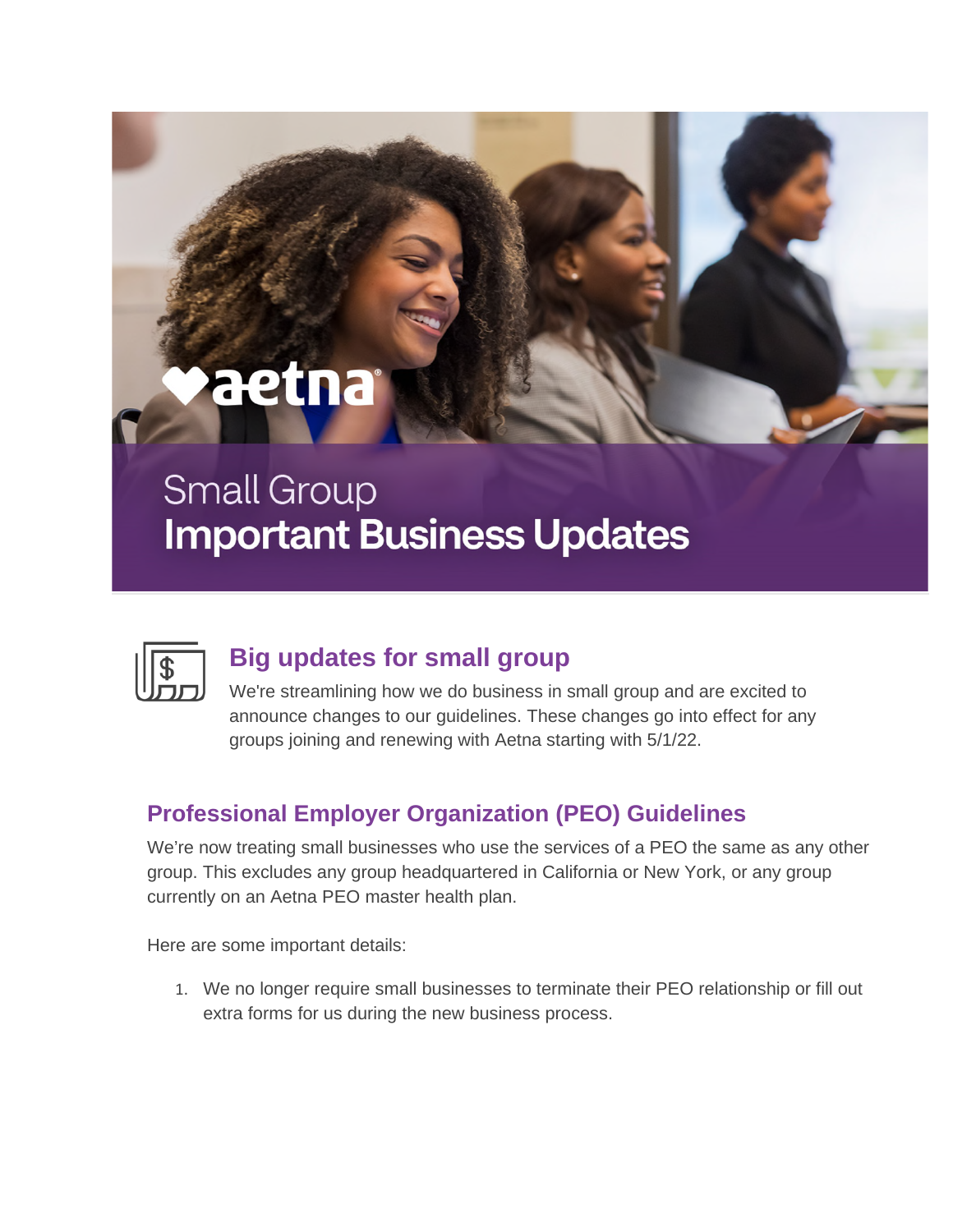- 2. The entire group must move to Aetna –small businesses can't move some employees to Aetna and leave the rest on the PEO master health plan.
- 3. For quoting requirements, check out our [Small Group Underwriting Guidelines](https://nam04.safelinks.protection.outlook.com/?url=https%3A%2F%2Flinks.mkt2614.com%2Fels%2Fv2%2FV29aJxVpzrsk%2FUmxsK1dFczJUeUFTNDNGcTF6cVZqUnJwOVRRUlVHQlhEQ0NCMUUzWDg5bGFSVmFmQUhIQTdUSUdaNjVkcFg3QVBjZWMzTVQ0bm9RWC9NazJYdk5wNDRsNEdia3pYcXUySU9FYjYxb2QweWs9S0&data=05%7C01%7Cpatrick.donahoe%40amwins.com%7C2fe087ed051244d4408208da2f7bcda4%7Cadf1e1f55c6e450ea1688f4de1d6740b%7C1%7C0%7C637874506024084011%7CUnknown%7CTWFpbGZsb3d8eyJWIjoiMC4wLjAwMDAiLCJQIjoiV2luMzIiLCJBTiI6Ik1haWwiLCJXVCI6Mn0%3D%7C3000%7C%7C%7C&sdata=r6YEnNfst4X%2B9jPbM%2Bne5GJIoQFzwO%2FOvcesOyUuthc%3D&reserved=0)

#### **Non-ERISA group guidelines**

We now offer Aetna Funding Advantage plans to Non-ERISA groups and we'll follow our standard underwriting guidelines for them.

Here are some important details:

- 1. We'll offer Non-ERISA groups our standard Aetna Funding Advantage portfolio of plans. These plans do not include all state mandates.
- 2. At this time, we can't offer Aetna Funding Advantage to Non-ERISA groups in Florida, Maine, California, Illinois and Missouri.

#### **Common ownership guidelines**

Groups who are commonly owned can now write with Aetna Funding Advantage as one group or as any preferred combination of their groups. The group still has to meet eligibility and participation guidelines for its headquarter state. You can review state specifics in our Small [Group Underwriting Guidelines.](https://nam04.safelinks.protection.outlook.com/?url=https%3A%2F%2Flinks.mkt2614.com%2Fels%2Fv2%2Fym~LSKv6YwMW%2FUmxsK1dFczJUeUFTNDNGcTF6cVZqUnJwOVRRUlVHQlhEQ0NCMUUzWDg5bGFSVmFmQUhIQTdUSUdaNjVkcFg3QVBjZWMzTVQ0bm9RWC9NazJYdk5wNDRsNEdia3pYcXUySU9FYjYxb2QweWs9S0&data=05%7C01%7Cpatrick.donahoe%40amwins.com%7C2fe087ed051244d4408208da2f7bcda4%7Cadf1e1f55c6e450ea1688f4de1d6740b%7C1%7C0%7C637874506024084011%7CUnknown%7CTWFpbGZsb3d8eyJWIjoiMC4wLjAwMDAiLCJQIjoiV2luMzIiLCJBTiI6Ik1haWwiLCJXVCI6Mn0%3D%7C3000%7C%7C%7C&sdata=4v%2BMiuuqcaqWFArZQW7%2BemJQ3Cyq5%2BGMbSl3ZR6vt0w%3D&reserved=0)

To help get the proposal faster, let us know how the group wants to be quoted when you submit the quote request. If the group sells, they'll need to attest to their common ownership via our employer application and common ownership certification form.

#### **Other guideline changes**

- **Prior Carrier Bill:** We don't need it anymore on new business groups.
- **Waivers:** If you use our small group quote cover sheet, we won't require waiver information on the census template. If an employee is unsure about enrolling or waiving, they should be listed as enrolling on the census template to make sure the quote is accurate.
- **Group Name Changes:** We will accept written/emailed name change requests on existing groups. If the group is making other changes, like changing their Tax Identification Number, we'll need to know that and may need more information.